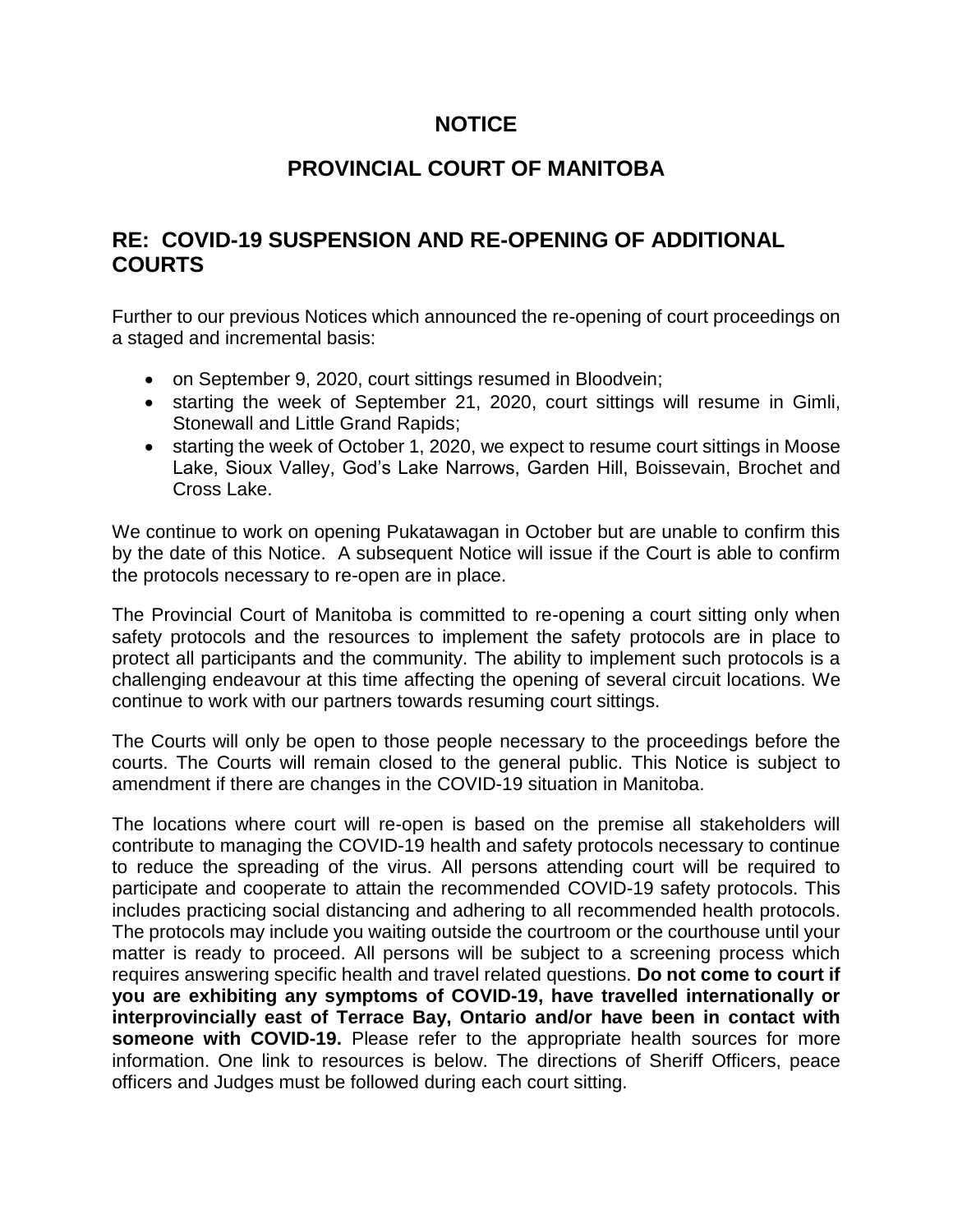#### <https://sharedhealthmb.ca/covid19/screening-tool/>

Please also refer to the attached and related Notice outlining the safety and cleaning protocols that will be in place in all locations.

#### Courts Open for all matters

Beginning September 21, 2020, the Provincial Court of Manitoba will hear in-custody and out of custody trials and dispositions in the communities of:

| Gimli<br>Stonewall | <b>Little Grand Rapids</b> |
|--------------------|----------------------------|
|--------------------|----------------------------|

Beginning October 1, 2020, the Provincial Court of Manitoba will hear in-custody and out of custody trials and dispositions in the communities of:

| <b>God's Lake Narrows</b> | Cross Lake  | <b>Sioux Valley</b> | Moose Lake     |
|---------------------------|-------------|---------------------|----------------|
| <b>Bloodvein</b>          | Garden Hill | <b>Boissevain</b>   | <b>Brochet</b> |

Sheriff Officers and/or First Nation Safety Officers and/or police officers will be assuming significant extra duties related to maintaining and enforcing COVID-19 safety protocols. As a result, it is necessary that the only people transported, in custody, are those people who will have trials proceeding in these communities. If a matter resolves in advance, it should proceed to disposition in the nearest open court centre (Winnipeg, Brandon, The Pas, Thompson, Dauphin, Portage la Prairie) and the transport should be cancelled. It is imperative that counsel communicate in advance regarding the trial proceeding. Counsel must confirm with the Sheriff Services at least 48 hours in advance that the transport of the person for court is required. If such confirmation is not received by Sheriff Services, the person will NOT be transported to the community, to prevent the prisoner from being isolated for 14 days.

Please note, any in-custody accused who is transported to attend a docket, trial or disposition outside Winnipeg or Brandon, if they are returning to custody after the appearance, will have to self-isolate for 14 days.

All matters previously scheduled for the above-noted communities are now expected to proceed on the date booked at the above locations.

These locations are in addition to the following court sittings which were previously opened for all matters:

| <b>Brandon</b>    | Portage la Prairie | Thompson       |
|-------------------|--------------------|----------------|
| Dauphin           | The Pas            | Winnipeg       |
| <b>Beausejour</b> | Morden             | <b>Selkirk</b> |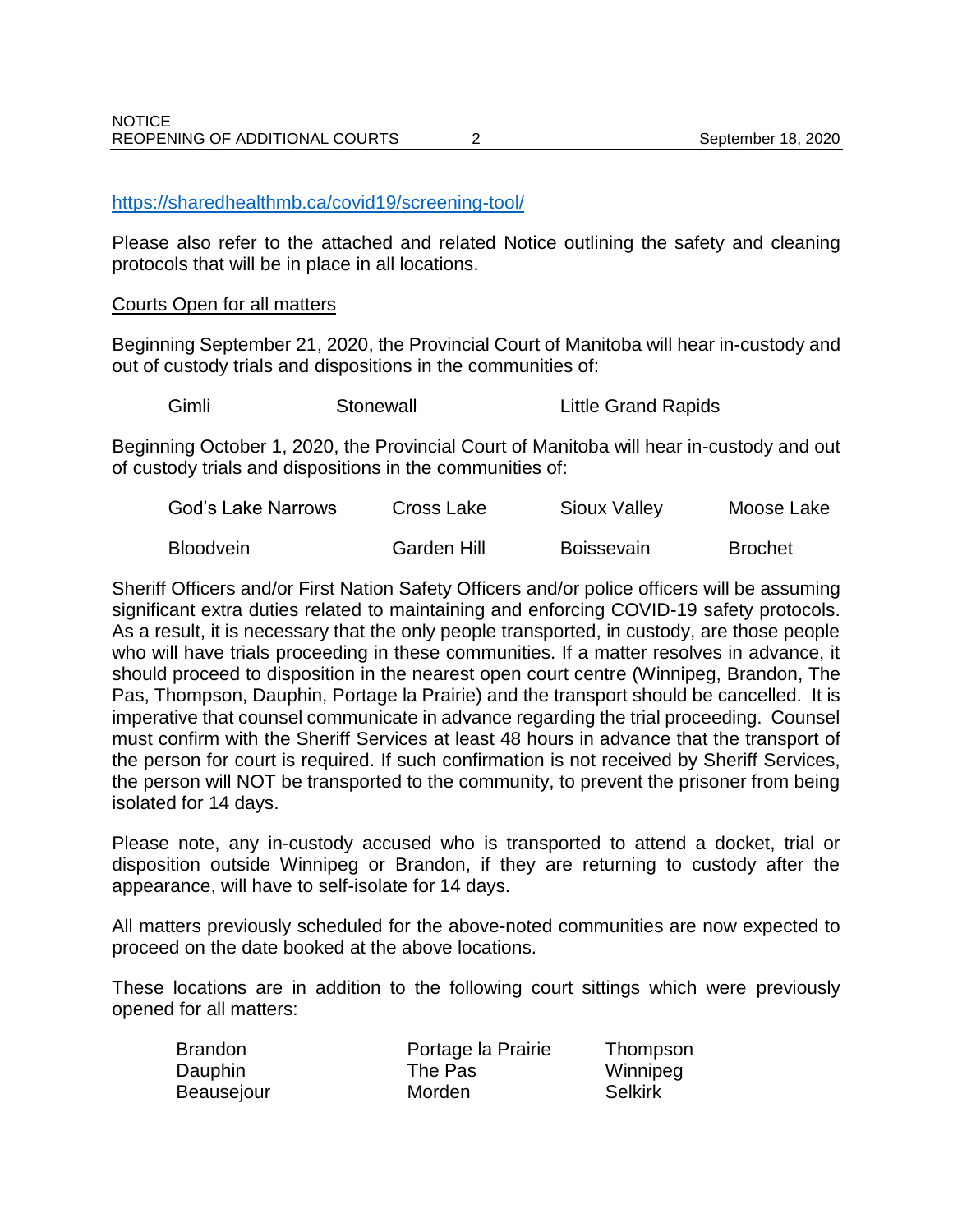Flin Flon Minnedosa Peguis First Nation Russell St. Theresa Point **Camperville** Nelson House

Saint-Boniface Saint-Pierre Pine Falls Rossburn Sandy Bay/Amaranth Emerson Roblin

**Steinbach** Swan River Virden Grand Rapids Norway House

In order to reopen the courts responsibly and remain vigilant about preventing the spread of COVID-19, the Courts remain closed to the general public. As well, the Court is seeking to reduce the number of persons attending court. Counsel are directed to contact their clients to ensure only those persons who have something meaningful occurring (such as a disposition or a trial) attend court. Those people attending as an accused or a witness may have a maximum of two support people in attendance with them when a meaningful event occurs.

Counsel are now encouraged to attend court in person, however, counsel will be allowed to appear by teleconference for bail applications and straightforward dispositions (those expected to take 30 minutes or less in total time) as well as any other matter which has received advance permission from a judge. Those persons who are self-represented will be allowed to attend court.

If you are representing yourself and need to speak to the Crown Attorney, please phone them in advance to discuss whether you need to attend court and to discuss your case. Please contact the Crown Attorney at the court centre nearest to you.

| <b>Crown Attorney:</b> |                               |
|------------------------|-------------------------------|
| <b>Brandon</b>         | General Phone: (204) 726-6013 |
| Dauphin                | General Phone: (204) 622-2082 |
| Portage la Prairie     | General Phone: (204) 239-3343 |
| The Pas                | General Phone: (204) 627-8444 |
| Thompson               | General Phone: (204) 677-6766 |
| Winnipeg               | General Phone: (204) 945-2852 |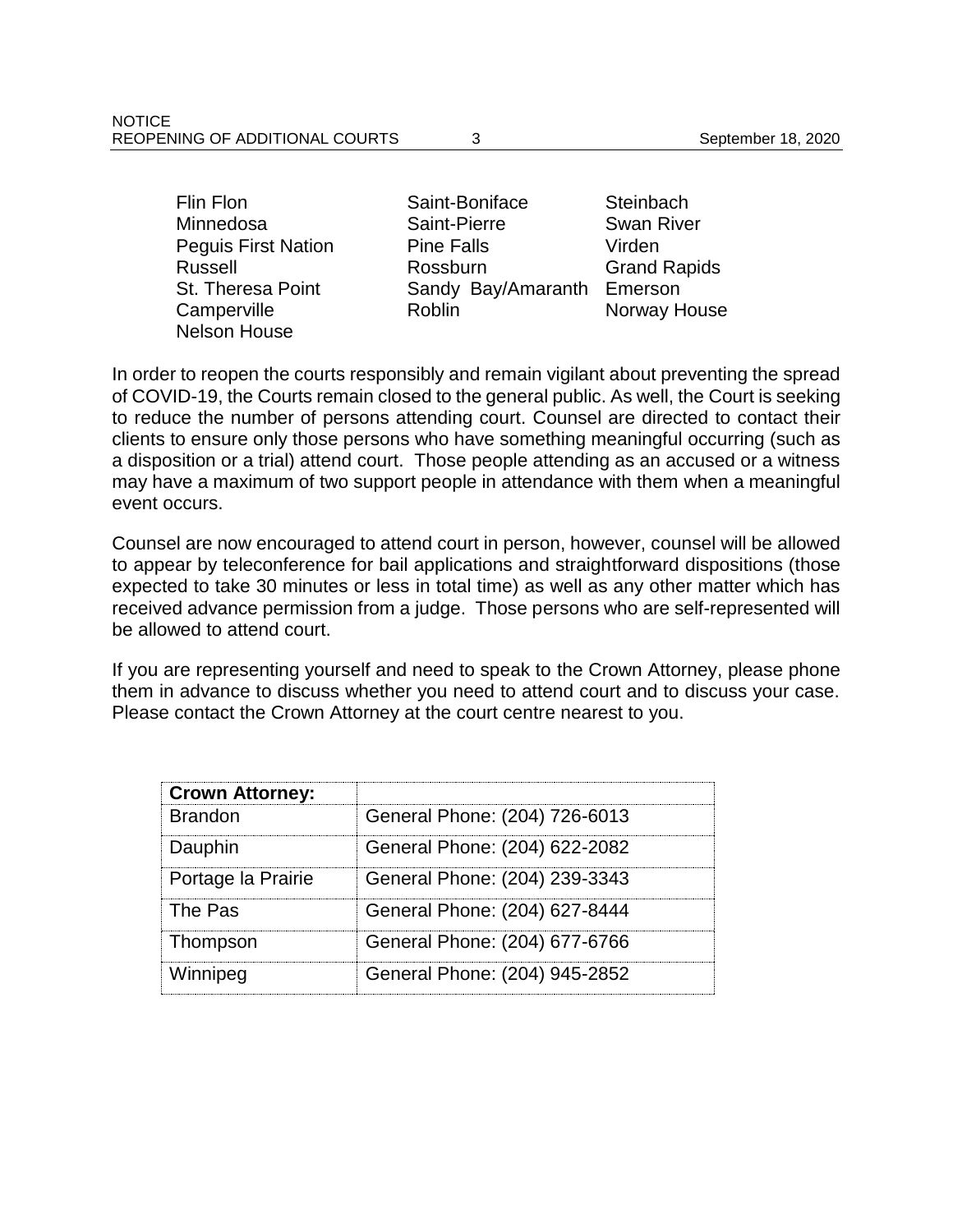Those persons having an appearance before the Court are directed to contact their lawyer. If you do not have a lawyer, you are directed to contact Legal Aid duty counsel to inquire whether your personal appearance in court is required. If your appearance is not required you can request Legal Aid duty counsel speak to the matter:

| <b>Legal Aid duty counsel:</b>   | Email                       | Telephone                             |
|----------------------------------|-----------------------------|---------------------------------------|
| Winnipeg and Portage la Prairie: | crimdco@legalaid.mb.ca      | (204) 985-8572 or<br>1 (800) 261-2960 |
| Brandon:                         | brandonagent@legalaid.mb.ca | (204) 729-3484 or<br>1 (800) 876-7326 |
| Dauphin:                         | amisk@legalaid.mb.ca        | (204) 622-7000 or<br>1 (800) 810-6977 |
| The Pas:                         | thepas@legalaid.mb.ca       | (204) 627-4820 or<br>1 (800 268-9790  |
| Thompson:                        | thompson@legalaid.mb.ca     | (204) 677-1211 or<br>(800) 665-0656   |

To apply for Legal Aid online visit [www.legalaid.mb.ca,](http://www.legalaid.mb.ca/) or call (204) 985-8511 or 1-866- 800-8056 Monday-Friday between 9:00 a.m. and 4:00 p.m.

### **The above steps are critical to reducing the number of people who attend court.**

#### Child Protection

A further Notice regarding child protection sittings for the month of October will be released next week.

Protection Orders will continue to be heard by Judicial Justices of the Peace.

#### Administrative Dockets

For those circuit locations which are not yet opened, the currently scheduled docket days (not the trial days) will sit in the appropriate affiliated court centre. Prior to all dockets, counsel are expected to discuss the matters in advance with each other and with their clients and provide the Court with information about the status of the matter. Dates for disposition on the Judge's dockets in the circuit location and trial dates can be set from these dockets. Where a person is able to appear in person or on the telephone (telephone contact must be made on counsel's telephones), and the Judge agrees to proceed in that manner, it may proceed to disposition. The Court's teleconference number is reserved for counsel and should **not** be given to any accused persons or members of the public.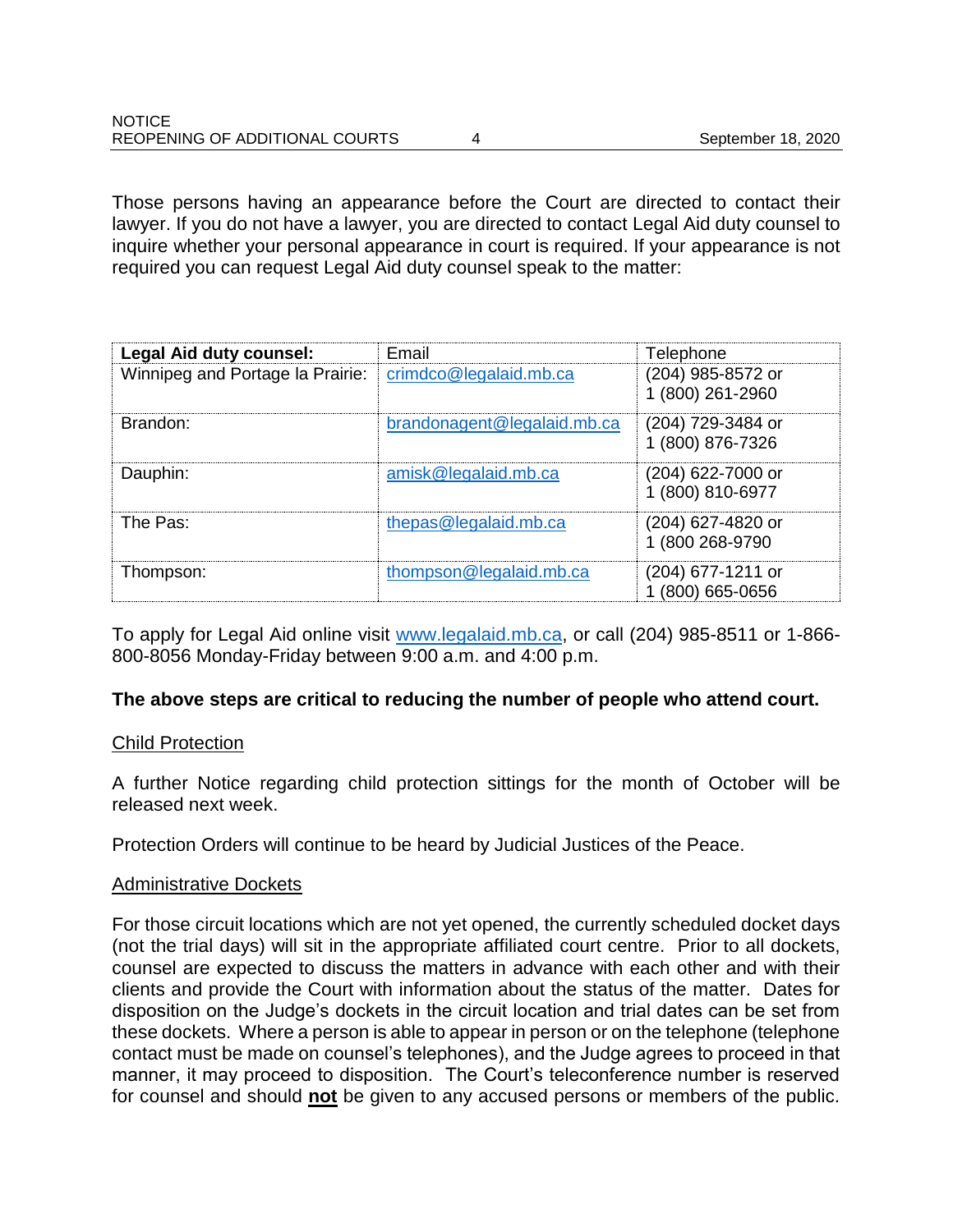This is necessary to maintain the integrity of the teleconference line for other closed court proceedings.

Those matters that can be resolved before the next sitting of the circuit court can be added to the nearest, affiliated open court centre to complete the resolution of the matter.

#### JJP Administrative Dockets

As announced in our Notice of September 9, 2020, in Thompson all of the Judicial Justice of the Peace (JJP) dockets, including those where a circuit location has opened, will occur in Thompson and not the circuit location. The directions in the September 9, 2020, Notice will continue to apply.

#### Case Management Conference

Case management conferences will continue as scheduled and may be conducted by teleconference. Counsel are encouraged to request a case management in any case where the logistics of the case are complicated or where additional assistance from the Court is required to have the matter heard properly. Hearings involving multiple accused, currently scheduled to proceed in any of the above open Courts may be subject to further case management at the Court's direction.

The Provincial Court of Manitoba will continue to assess the situation on an ongoing basis and may change or cancel court sittings. We thank all of the stakeholders who have provided input and information regarding the re-start of these Courts. We recognize managing the social distancing protocols will take the effort and cooperation of all court participants and we thank you in advance for your patience and cooperation.

#### **ISSUED BY:**

### *"Original signed by:"*

**The Honourable Chief Judge Margaret Wiebe DATE: September 18, 2020**

**\_\_\_\_\_\_\_\_\_\_\_\_\_\_\_\_\_\_\_\_\_\_\_\_\_\_\_\_\_\_\_\_\_\_**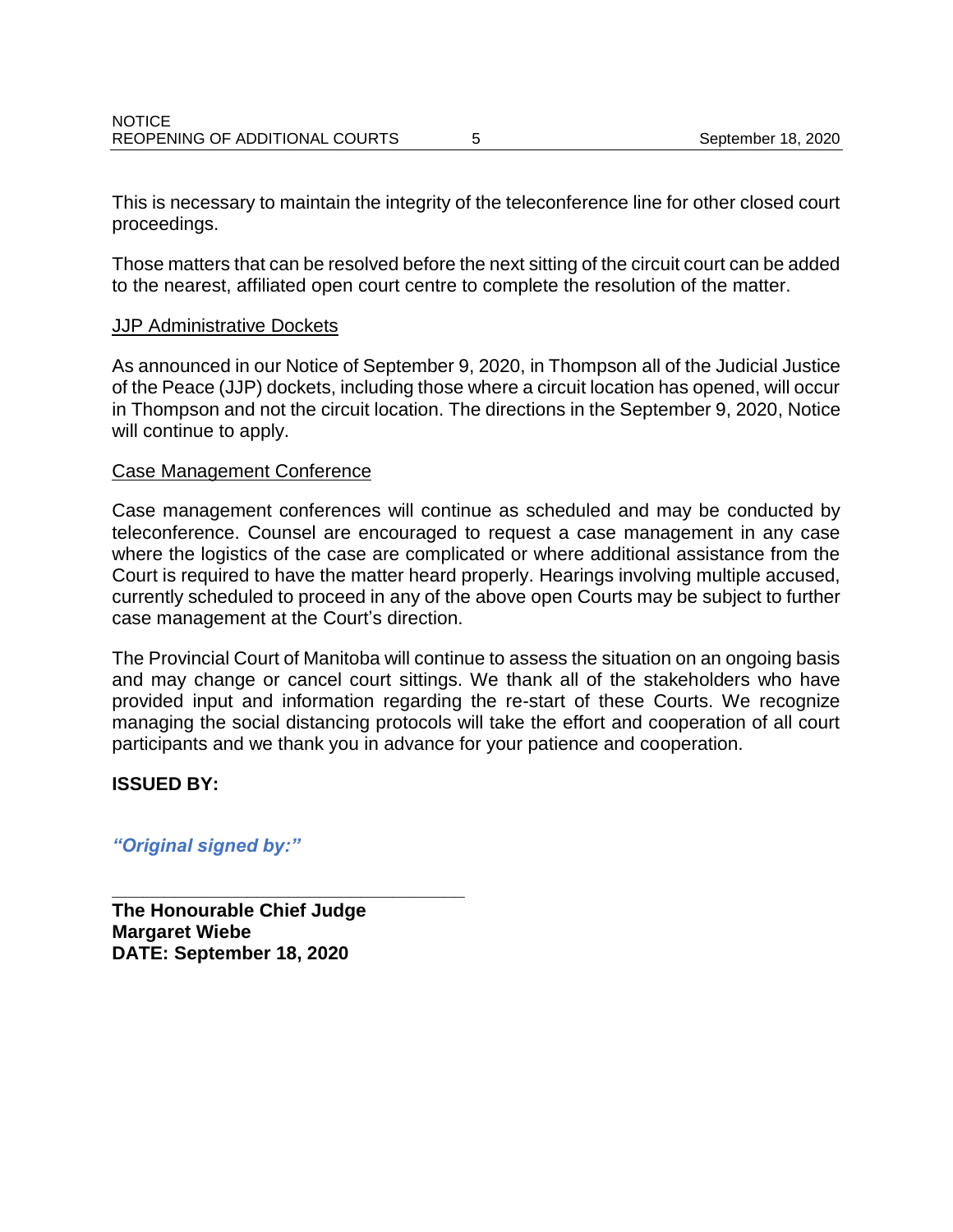## **COVID-19 and Resumption of Court Hearings for the Provincial Court of Manitoba**

The Provincial Court of Manitoba has confirmed it will reopen court proceedings in a limited number of court centres on a staged and incremental basis beginning June 1, 2020. See Notice of May 14, 2020. The Courts will only be open to those people necessary to the proceedings before the Courts and will remain closed to the general public.

The locations where Court will re-open is based on the premise all stakeholders will contribute to managing the COVID-19 health and safety protocols necessary to continue to reduce the spread of the virus. This is a shared responsibility. All persons attending Courts will be required to participate and cooperate with the recommended COVID -19 safety protocols.

This Notice is to provide court stakeholders with information about the steps Courts are taking to ensure safe proceedings for all stakeholders and participants. Please note that these may be subject to change if there are changes in the COVID-19 situation in Manitoba.

### **NORWAY HOUSE, NELSON HOUSE, SNOW LAKE & CRANBERRY PORTAGE PROTOCOL:**

All attendees must follow the instructions of the Judge, Sheriffs, police officers and the First Nations Safety Officers. Failure to do so could result in removal from the facility.

### Courtroom Protocol

The aim is to have only those necessary in court attend. To ensure that only those necessary to attend, please note:

- Counsel are expected to have discussions in advance of the day of court in order to identify those cases where something meaningful (i.e. disposition, hearing) will occur.
- The Crown is responsible for providing the Sheriff's Officer / First Nations Safety Officer with those names by no later than the day of the court proceeding so the Sheriff's Officer / First Nations Safety know these individuals are approved to appear in person.
- Sheriff's Officer / First Nations Safety Officer will advise the Court of Individuals who attend the courthouse but were not on the list of attendees provided to them. The Court will determine whether that individual can be allowed entry into the courtroom.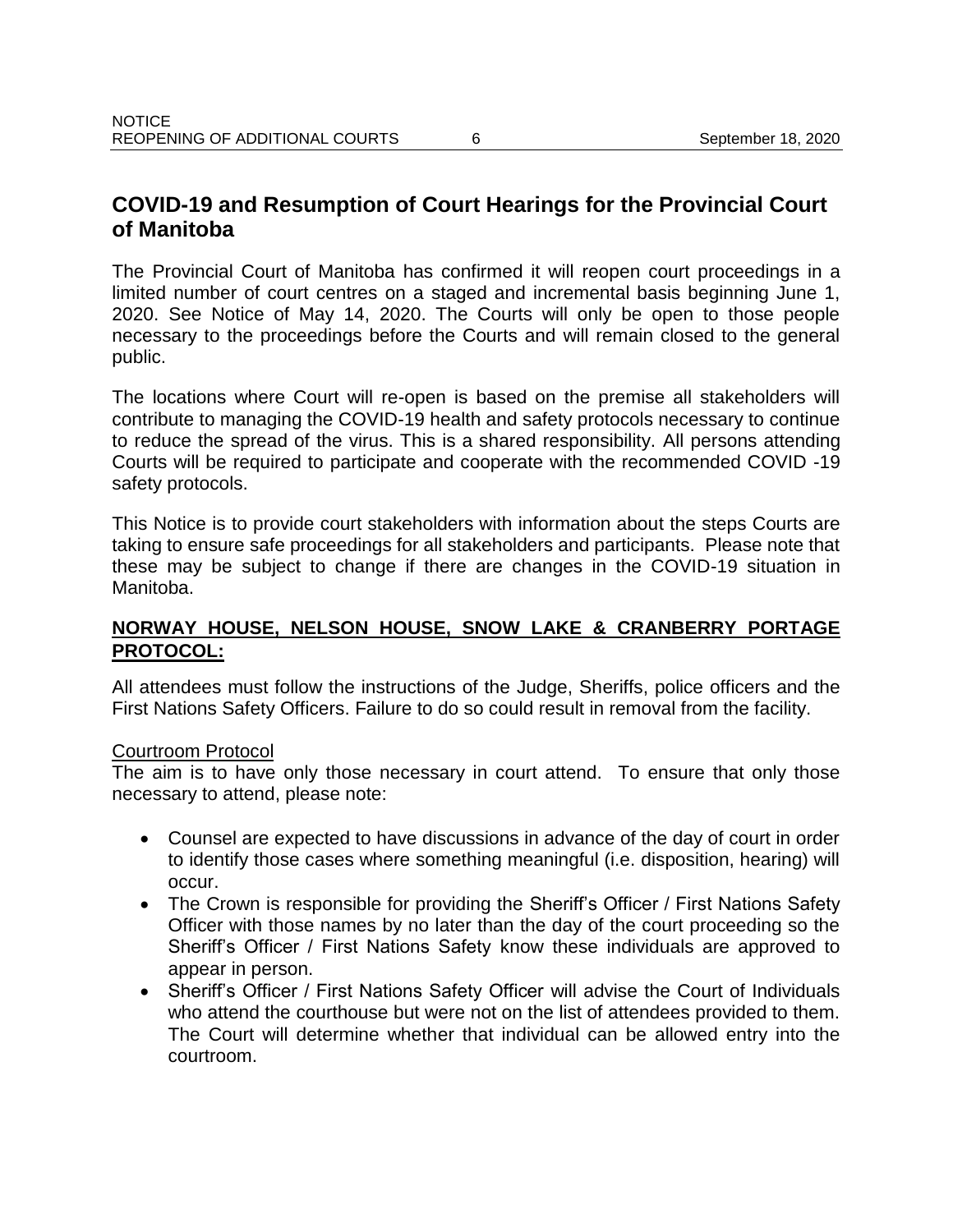In principle, only the following will be allowed access to the courtroom (May 15, 2020 PJC Notice):

- Those persons who have something meaningful occurring. (such as disposition or trial)
- A maximum of two support persons per accused / witness.
- Self-represented individuals / First appearances.

Note: If an individual scheduled to appear before the court for disposition or a hearing is denied entry, the court is to be notified ASAP. If a witness for a trial is denied entry, the Crown is to be notified ASAP.

Public will be asked to sanitize their hands, if they are wearing a mask they will be encouraged to keep it on while in the building and they will be reminded to maintain physical distancing.

Sheriff's Officer / First Nations Safety Officer will ensure only those required in court enter, all others will remain outside of the courthouse or in the lobby, physically distanced, until required.

General:

- The courtroom will be disinfected prior to and after court at the direction of the Sheriff's Officer / Court Clerk.
- All surfaces occupied by multiple individuals will be cleaned and sanitized before the next person is allowed in the area, including the witness box. Crown/Counsel is expected to disinfect their own station when changing individuals.
- All oath materials will be sanitized between uses by the Court Clerk.
- The Court Clerk will bring disinfectant and paper towels from the Thompson / The Pas Court.

Physical Distancing:

- Individuals will be allowed to sit together if they are from the same household.
- To ensure physical distancing in the gallery, chairs will be placed six feet apart.
- Counsel will be gently reminded of social distancing measures if there are multiple counsel in the designated courtroom at any specific time.
- Defence counsel are to ensure physical distancing at defence table. All other counsel will sit in the gallery or remain outside the courtroom until it is time for their matter.

Travel Protocol

 Counsel flying with Keewatin are asked to arrive at approximately 7:30 a.m. Keewatin will have their own COVID-19 protocol which will likely include asking